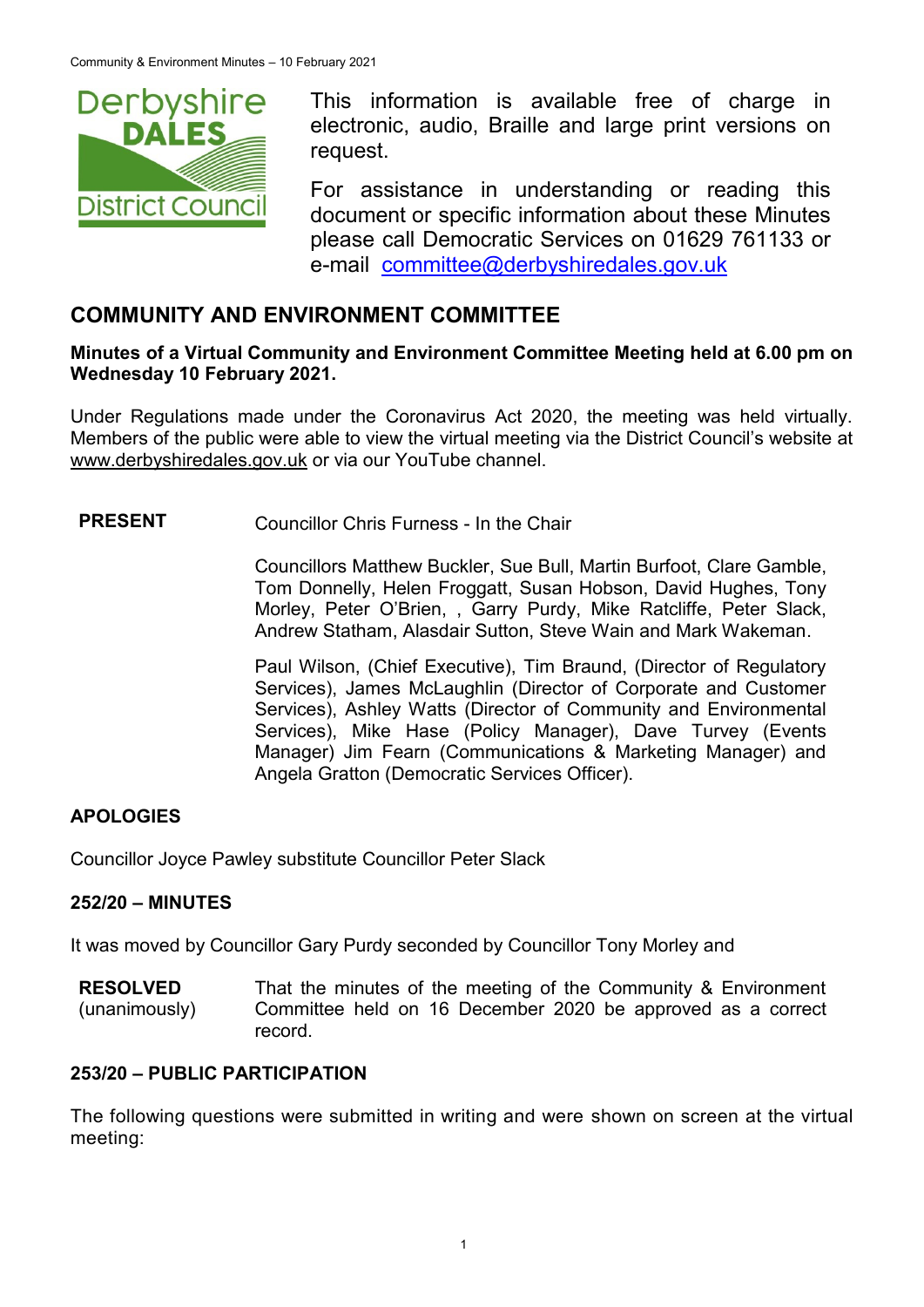## **QUESTIONS from Mr Peter Dobbs, a resident of Ashbourne, in relation to the District Council's approach to air pollution monitoring.**

# *Q1:*

*I believe that the current approach to air pollution monitoring in Derbyshire Dales, in particular the communication of information to Cllrs and the public, leaves room for improvement.*

*Is Council aware that the NOx levels data used in the recent DCC Aecom Ashbourne Traffic Options report was two years out of date (2018 data in the Environmental Constraints reports dated October 2020)?*

## **Response:**

Derbyshire Dales District Council was not aware that 2018 data was being used in the Ashbourne Traffic Options report.

# *Q2*

*It would appear that DCC (or at least their contractors) are at present less well informed about NOx levels in Ashbourne than ward members and Ashbourne Town Council.* 

### *Are DCC directly updated about NOx levels and if so when was the last data set provided to DCC?*

## **Response:**

Derbyshire County Council and Derbyshire Dales District Council are both members of the Derbyshire Air Quality Network and attend quarterly meetings. Local air quality reports are given at each meeting and Derbyshire County Council have been regularly updated about issues in Ashbourne.

Our officers are currently working with Derbyshire County Council on the Detailed Assessment for Buxton Road and will be working with them to devise an Action Plan, if an Air Quality Management Area is declared.

Countywide air quality information is shared with Derbyshire County Council's Health Protection Board on an annual basis, including the information gathered by Derbyshire Dales District Council. This information was last submitted for the Health Protection Board meeting that was due in January 2021, but that meeting was subsequently postponed.

## *Q3:*

*Communicating air pollution information solely via the Annual Status Report (ASR) means that by default some information is always at least 18 months out of date and can give rise to misleading conclusions as we have seen in the Aecom report.*

*I* welcome the new locations of some of Ashbourne's NOx sample tubes, however using the *present reporting protocol it will be not until at least June 2022 that this data will be released in an ASR.*

### *Would it be possible to make air pollution data (that the public have paid for) available to the public in a more timely manner, perhaps by publishing the raw data on the DDDC website as it is collected?*

Air quality data is currently available on request at any time. In addition, data is provided to a range of interested parties in Ashbourne on a monthly basis. We are working to develop a webpage on which monthly figures can be published and have obtained advice from the Local Air Quality Management helpdesk on how this should be undertaken, bearing in mind that raw data is uncorrected and may differ from that later published in the annual reports.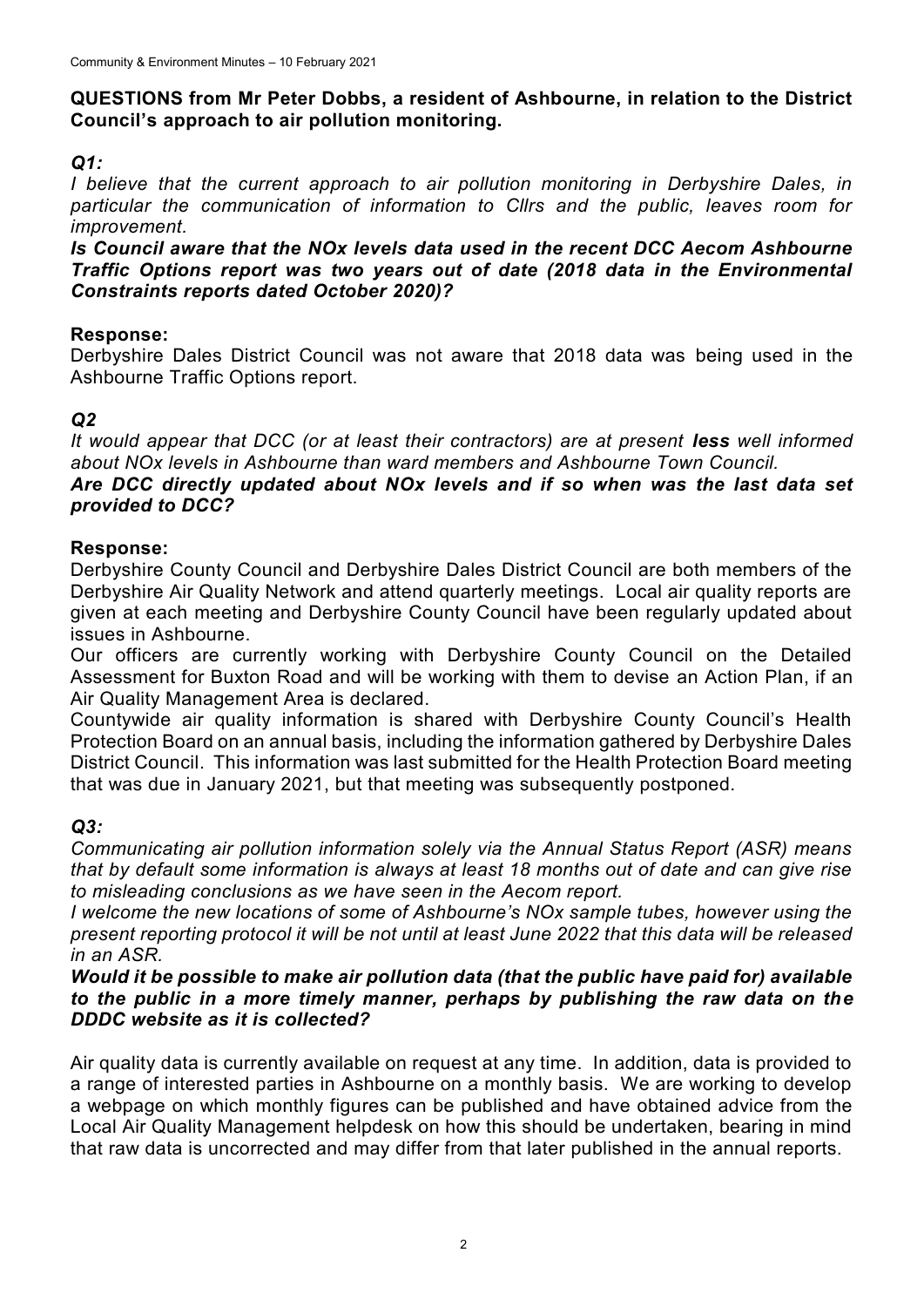### *Q4*

*In this way those who care about the consequences of air pollution on health can make informed choices.*

*It will require significant co-operation between DCC and DDC as well as other stakeholders in order to address the problems described in the resolution passed at the last C&E meeting "That the District Council advises Derbyshire County Council that it considers that, in order to improve both traffic and environmental conditions within Ashbourne town centre in the short to medium term, mitigation measures should be implemented immediately, especially to address Heavy Goods Vehicles"*

### *What steps have been taken by the Council to set up meetings for such a group of stakeholders, to enable such co-operation?*

#### **Response:**

In terms of air quality our officers are already working with Derbyshire County Council as part of the Detailed Assessment and will work with them on an Action Plan, should an Air Quality Management Area be declared. We have also offered to work with Ashbourne Town Team to inform any Action Plan that might need to be developed.

### *Q5:*

*I note that the workshop on this Council's approach to Air Pollution Monitoring, requested by seven Cllrs in August last year, has still not taken place. When will it take place?*

#### **Response:**

Officers believe that it would be most timely and appropriate to hold the workshop once the outcomes from the Detailed Assessment become clear. At the moment our consultants are working with Derbyshire County Council on obtaining updated traffic figures, so that the Detailed Assessment is as accurate as possible, but we are expecting this work to be completed in the next few weeks.

### **254/20 – INTERESTS**

None

### **255/20 - QUESTIONS PURSUANT TO RULE OF PROCEDURE NUMBER 15**

### **Question from Councillor Peter O'Brien to Councillor Chris Furness, Chairman of the Community & Environment Committee:**

*"At the Council meeting on 3 September 2020, it was agreed that consideration would be given by the Director of Community and Environmental Services to a Public Spaces Protection Order preventing the use of portable and disposable BBQ's in certain vulnerable areas of the District; it was also agreed that a public consultation exercise would be undertaken.*

*In the light of the concern expressed by Hathersage Parish Council, the views of many Members of this Council, and the fact that neighbouring High Peak Borough Council are proposing the introduction of an Order covering their part of the National Park, can you confirm that the public consultation exercise to be undertaken by this Council will include the option of an appropriate PSPO to cover vulnerable moorland and other areas?"*

Councillor Furness provided a verbal response.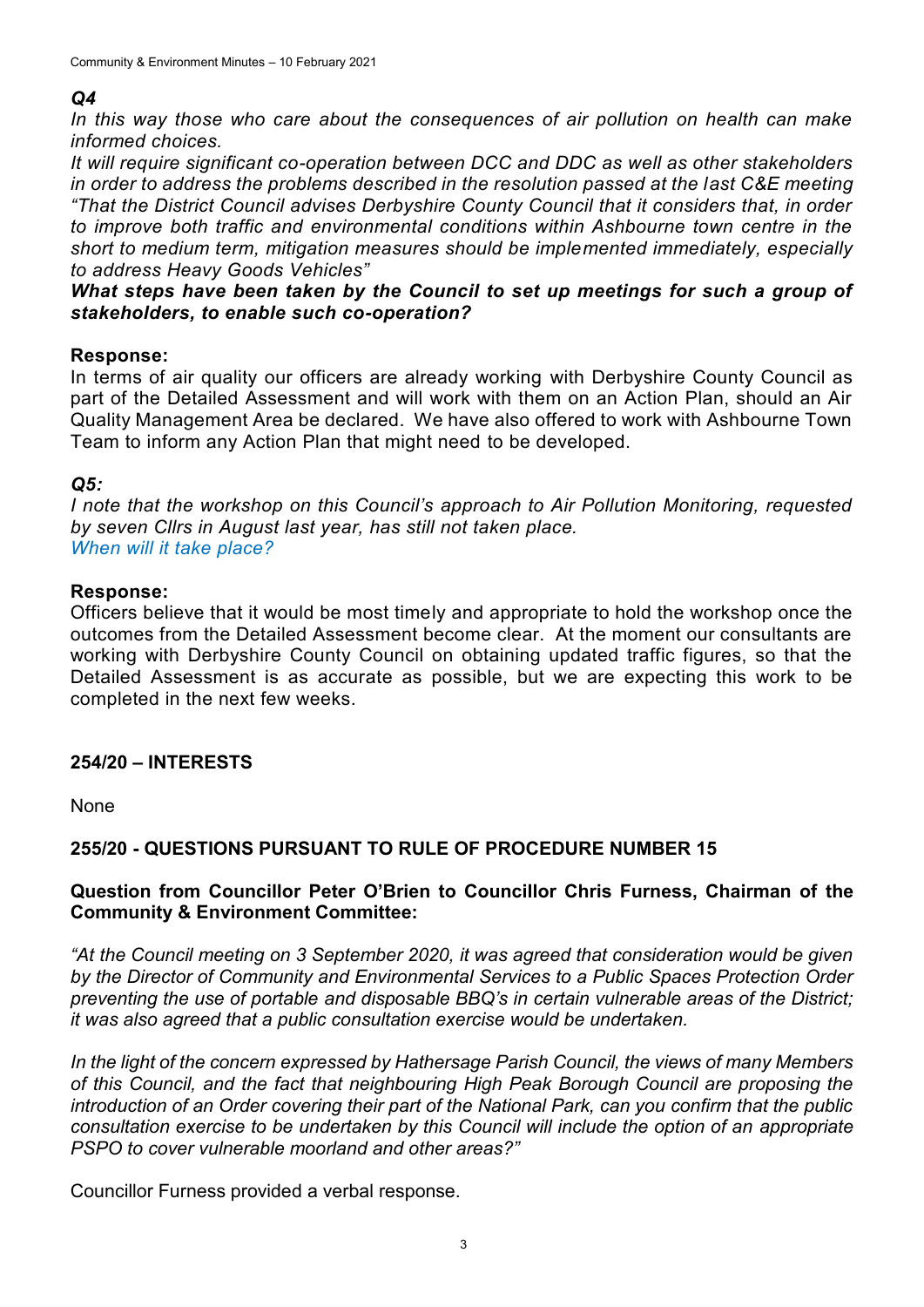## **Response:**

As Members are aware, the District Council is currently reviewing the current Public Spaces Protection Orders (PSPO) as they are due to expire on the 31<sup>st</sup> October 2021. Before the Council consider the introduction of a PSPO they need to obtain evidence of an issue, before progressing to the consultation stage of the process. As agreed at the Extraordinary Council meeting held on the 3<sup>rd</sup> September 2020, Officers from the District Council, Derbyshire Constabulary and the Derbyshire Fire and Rescue Service, have reviewed the data in recent years relating to all of the offences covered by the current PSPO, including the prohibition of fires and BBQs.

On the 26th January 2021 Officers from the District Council, Derbyshire Constabulary (Inspector Troup) and Derbyshire Fire and Rescue Service (Josh Charlesworth from the Risk Reduction Team) met with Members to provide information on the findings of the review. Members were advised by both the Derbyshire Constabulary and the Derbyshire Fire and Rescue Service that there was no clear evidence at this time, to justify a PSPO to prohibit fires and BBQs.

Derbyshire Dales had a very low number of reports of deliberate and/or accidental fires, with seven reports received in the last five years in Peak District National Park land, specifically Stanton Moor. When the crew arrived to three of those reports, they were unable to locate a fire. This is different scenario to the one in High Peak, where Derbyshire Constabulary had received reports of 95 incidents involving barbecues from across the High Peak between 1 April 2020 and 4 September 2020. At least 10 incidents involved the use of disposal barbecues. Figures provided by Derbyshire Fire and Rescue Service show that they attended 25 heathland/moorland fires in the High Peak between 21 March and 23 August 2020.

Whilst public consultation on the PSPOs will take place, Members should be reminded that any introduction of such inclusions must be evidence based.

## **Supplementary question by Councillor O'Brien :**

*'Will the public consultation not include a PSPO'?*

Councillor Furness informed Councillor O'Brien he would give a written response

### **256/20 – DERBYSHIRE DALES DISTRICT COUNCIL – LOCAL PLANNING AUTHORITY MONITORING REPORT 2019/2020**

The Committee considered a report requesting approval to publish the contents of the District Council's Local Authority Monitoring Report (AMR) as detailed in Appendix 1,. The AMR was issued as required under Section 35 of the Planning and Compulsory Purchase Act 2004

The Policy Manager gave a brief introduction and made Members aware the final sentence of point 5.51 in the Appendix was factually incorrect and would be removed before publishing.

The Authority Monitoring Report (AMR) set out the extent to which the District Council was meeting the milestones for Local Plan documents as set out in the Local Development Scheme (LDS) and the extent to which the District Council was monitoring the effectiveness of Local Plan policies, in particular those relating to housing and economic development. The Local Planning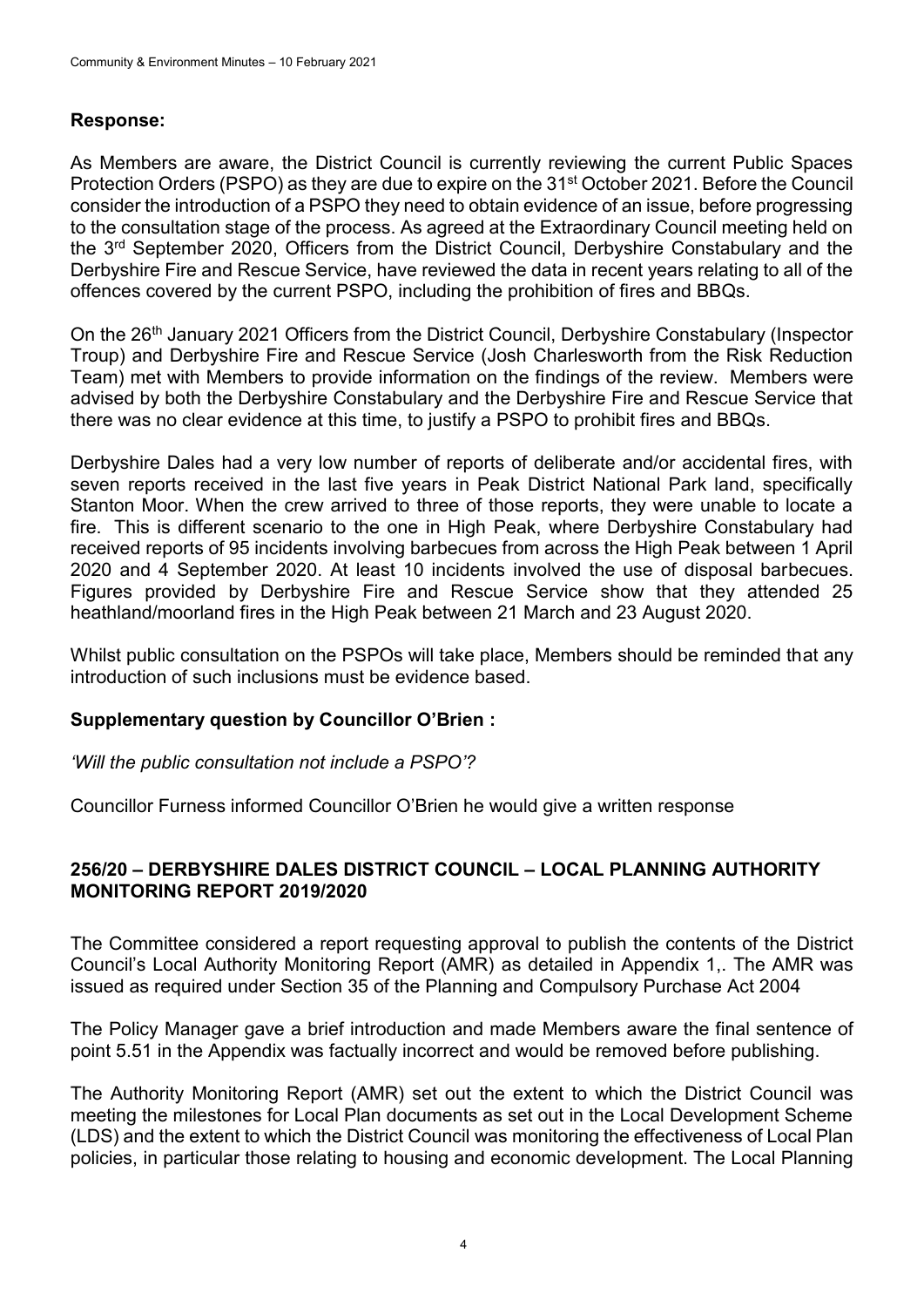Authority Monitoring Report covered the period 1<sup>st</sup> April 2019 to 31<sup>st</sup> March 2020 and demonstrated that good progress was being made.

Section 1 set out the context for the preparation of the AMR and the legislative requirements.

Section 2 outlined progress against key Local Plan milestones included in the Council's Local Development Scheme (LDS) 2020-2023. Section 2 also reported on new Supplementary Planning Documents which had been adopted over the monitoring period or were currently being prepared; and also identified progress on the Neighbourhood Plans being prepared across the District.

Sections 3 – 10 of the AMR reported on the implementation of planning policies contained within the Adopted Derbyshire Dales Local Plan (2017). From the date of Adoption the District Council had formally monitored the effectiveness of policies in the Local Plan against the indicators and targets set out within Chapter 9. The AMR set out under key themes how effectively the policies have been used in the determination of planning applications across the local planning authority area.

It was moved by Councillor Garry Purdy, seconded by Councillor Tony Morley and

**RESOLVED** (unanimously) That the contents of the Authority Monitoring Report as set out in Appendix 1 be approved for publication with removal of the final sentence in Appendix 1 - 5.51.

## **257/20 – DRAFT CLIMATE CHANGE SUPPLEMENTARY PLANNING DOCUMENT**

The Committee received a report on the draft Climate Change Supplementary Planning Document and were asked to approve a six week public consultation on the contents of the document.. It was noted that; if any substantive representations, on the contents of the document, were received during the period of consultation a further report would be presented to this Committee. Furthermore, should no substantive representations be received, for the Committee were asked to delegate authority to the Director of Regeneration and Policy and Director of Regulatory Services to adopt the Climate Change Supplementary Planning Document following consultation with the Chair and Vice Chair of this Committee.

The Policy Manager introduced the report confirming that the development of the Climate Change Supplementary Planning Document would support the delivery of the adopted Derbyshire Dales Local Plan and assist with the delivery the Council's key priority of addressing Climate Change in the Corporate Plan 2020-2024.

IT was noted that the contents of the draft Climate Change Supplementary Planning Document had been subject to discussion between the Consultants, Officers and the Climate Change Working Party. As a result of these discussions the structure and content of the draft Climate Supplementary Planning Document had been amended to ensure that it met the requirements of National Planning Practice Guidance and Case Law. This would mean that it would provide sufficient detailed guidance for developers to follow in bringing forward proposals, and be used by the Council in determination of planning applications.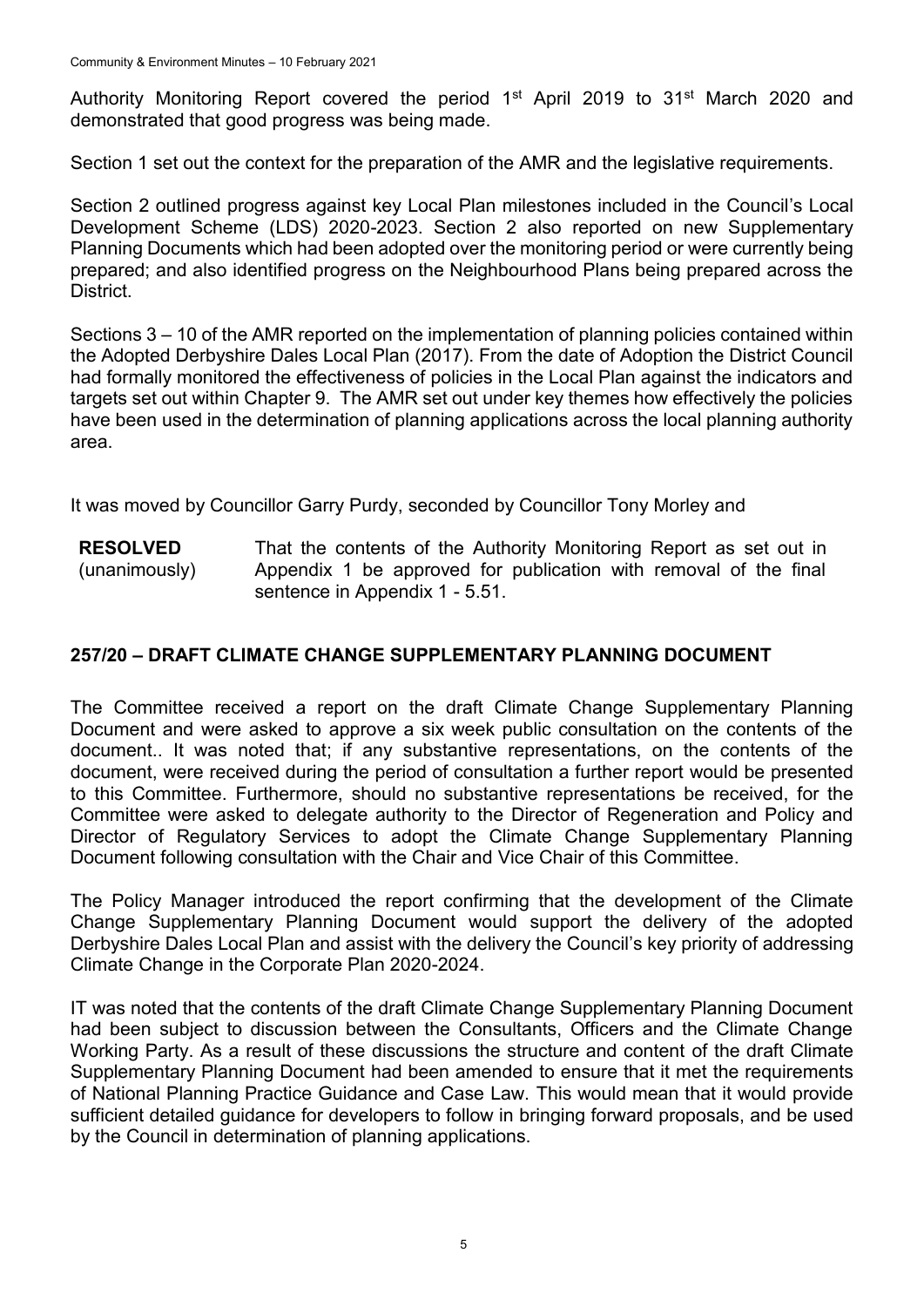It was noted that to enable the Draft Climate Change Supplementary Planning Document to have statutory weight and accord with the District Councils Statement of Community Involvement (SCI), it was necessary for it to be subject to a minimum period of four weeks public consultation and had to be accompanied by a consultation statement that set out the persons consulted, the time period of the consultation, where the documents can be seen and the details of where to send comments. A copy of the draft consultation statement was set out in Appendix 2. The consultation period had been set at 6 weeks to make sure that Covid-19 restrictions did not disenfranchise anyone from participating. In accordance with the t Council's emerging Statement of Community Involvement and Government best practice this consultation will be 'digital by default'(although hard copies will be available on request). Targeted contacts on the Local Plan consultation database would be informed by email and comments invited via an online survey with all relevant documents made available on the Council's website.

Councillor Ratcliffe thanked the Policy Manager for a good Supplementary Policy document and said he had faith in his strategic plan and

It was moved by Councillor Mike Ratcliffe, seconded by Councillor Sue Bull and

| <b>RESOLVED</b><br>(unanimously) | 1. That the draft Climate Change Supplementary Planning<br>Document set out in Appendix 1 to this report be approved for<br>a period of six weeks public consultation.                                                                                                                                                                                                                                                                                                        |
|----------------------------------|-------------------------------------------------------------------------------------------------------------------------------------------------------------------------------------------------------------------------------------------------------------------------------------------------------------------------------------------------------------------------------------------------------------------------------------------------------------------------------|
|                                  | 2. That in the event of the receipt of any substantive<br>representations during the six week period of public<br>consultation on the contents of the draft Climate Change<br>Supplementary Planning Document that a further report be<br>presented to this Committee.                                                                                                                                                                                                        |
|                                  | 3. That in the event that no substantive representations are<br>received during the six week period of public consultation on<br>the contents of the draft Climate Change Supplementary<br>Planning Document that delegated authority be given to the<br>Director of Regeneration and Policy and Director of Regulatory<br>Services to adopt the Climate Change Supplementary Planning<br>Document following consultation with the Chair and Vice Chair<br>of this Committee. |

Councillor Sutton left the meeting 7.30pm

## **Following consideration of this item the meeting was adjourned from 7.30pm to 7.45pm**

## **258/20 – DERBYSHIRE DALES STATEMENT OF COMMUNITY INVOLVEMENT 2021**

The Committee considered a report outlining representations received during public consultation in respect of the Derbyshire Dales Statement of Community Involvement (SCI) and requesting approval of the recommended revisions to the content of the SCI and for its adoption with immediate effect.

The Policy Manager gave an introduction to the report highlighting that over the seven week public consultation period 19 representations had been received from members of the public and organisations including the Environment Agency, Natural England, Highways England,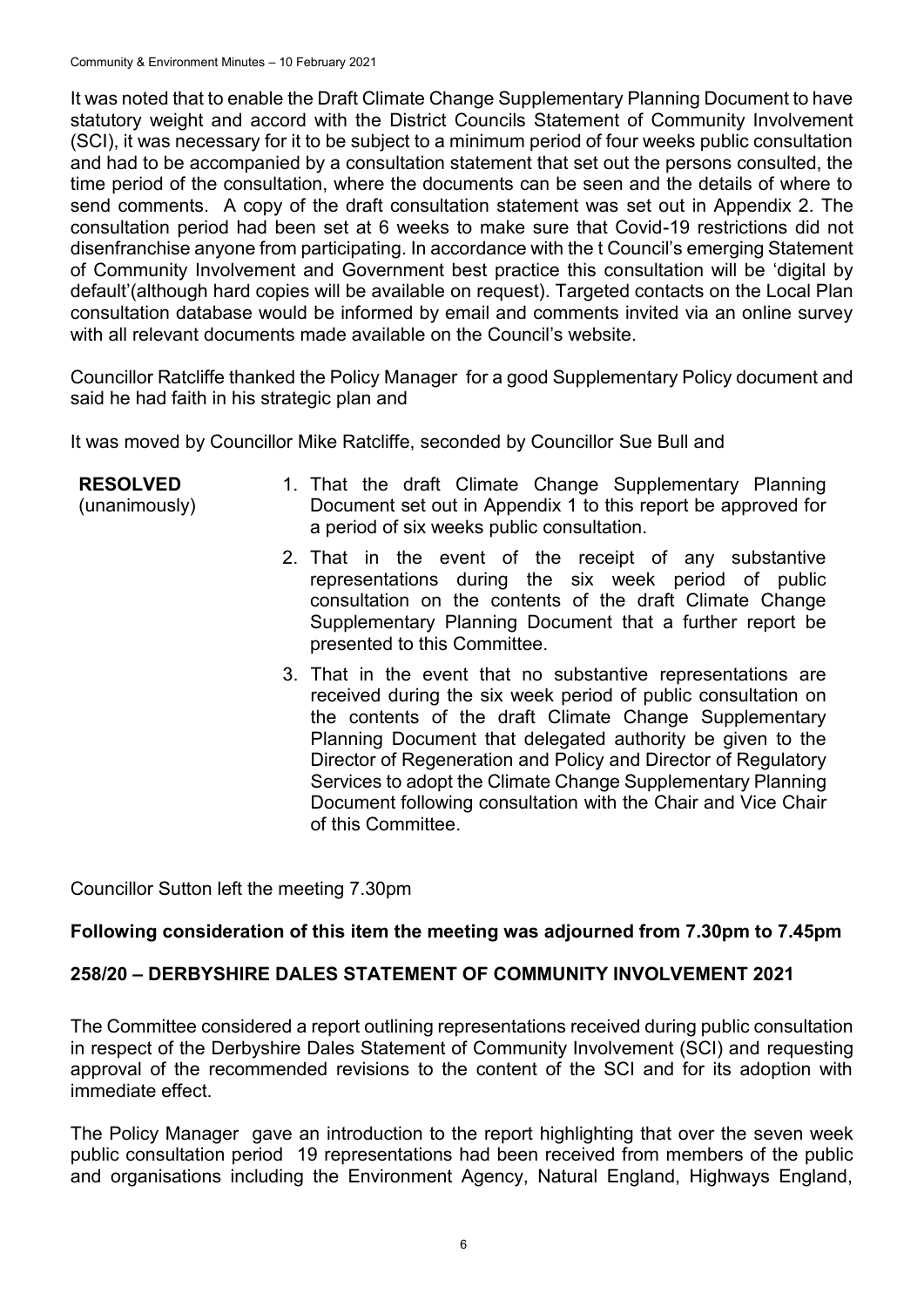Derby and Derbyshire Clinical Commissioning Group, Derbyshire County Council, Matlock Town Council and Ashbourne Town Council.

The statutory consultees and organisations who had responded generally welcomed the document and suggested some minor changes which had been highlighted in the report.

The Committee were also asked to approve the revised Statement of Community Involvement as set out in Appendix 2, and for the SCI to be brought into immediate effect and published on the District Councils website as soon as practically possible.

It was moved by Councillor Sue Hobson, seconded by Councillor Susan Bull and

- **RESOLVED** (unanimously)
- 1. That the representations received during the public consultation on the Statement of Community Involvement (SCI) as set out Appendix 1 be noted.
- 2. That the revised Statement of Community Involvement (SCI) 2021 as set out in Appendix 2 be adopted with immediate effect.
- 3. That delegated authority be given to the Director of Regeneration and Policy to undertake the necessary requirements for the adoption of the Statement of Community Involvement (SCI).

# **259/20 – INSTALLATION OF ELECTRIC POINTS FOR ICE-CREAM VENDORS ON DERBYSHIRE DALES DISTRICT COUNCIL'S LAND**

The Committee considered a report seeking approval for an increase of £35,000 to the Revenue Budget, over the financial years 2021/22 and 2022/23 as detailed in the report, for the installation of electric charge points on District Council land.

This proposals in the report aimed to reduce carbon emissions by only permitting environmental friendly ice cream vans to operate on Derbyshire Dales District Council owned land as part of the Councils Climate Change agenda and our ambition to become carbon neutral by 2030. If approved the arrangements would place a contractual requirement that ice cream vendors had to operate in a climate friendly way. To help achieve this the committee were asked to increase the revenue budget by £35,000 over two financial years to meet the cost of installing electric points at the locations identified in the report

It was moved by Councillor David Hughes, seconded by Councillor Peter Slack and

**RESOLVED** (unanimously) 1. That £21,500 be incorporated into the 2021/22 revenue budget for work to be undertaken to install electric facilities for ice cream vendors to use at the following locations – Matlock Bath Station Car Park, Hall Ley's Park (Park Head), Hall Ley's Park (Boating Lake), Granby Road Bakewell and Bakewell Recreation Ground.

> 2. That £13,500 be incorporated into the 2022/23 revenue budget for work to be undertaken to install electric facilities for ice cream vendors to use at the following locations once a contract has been awarded to a successful tender return – Monsal Head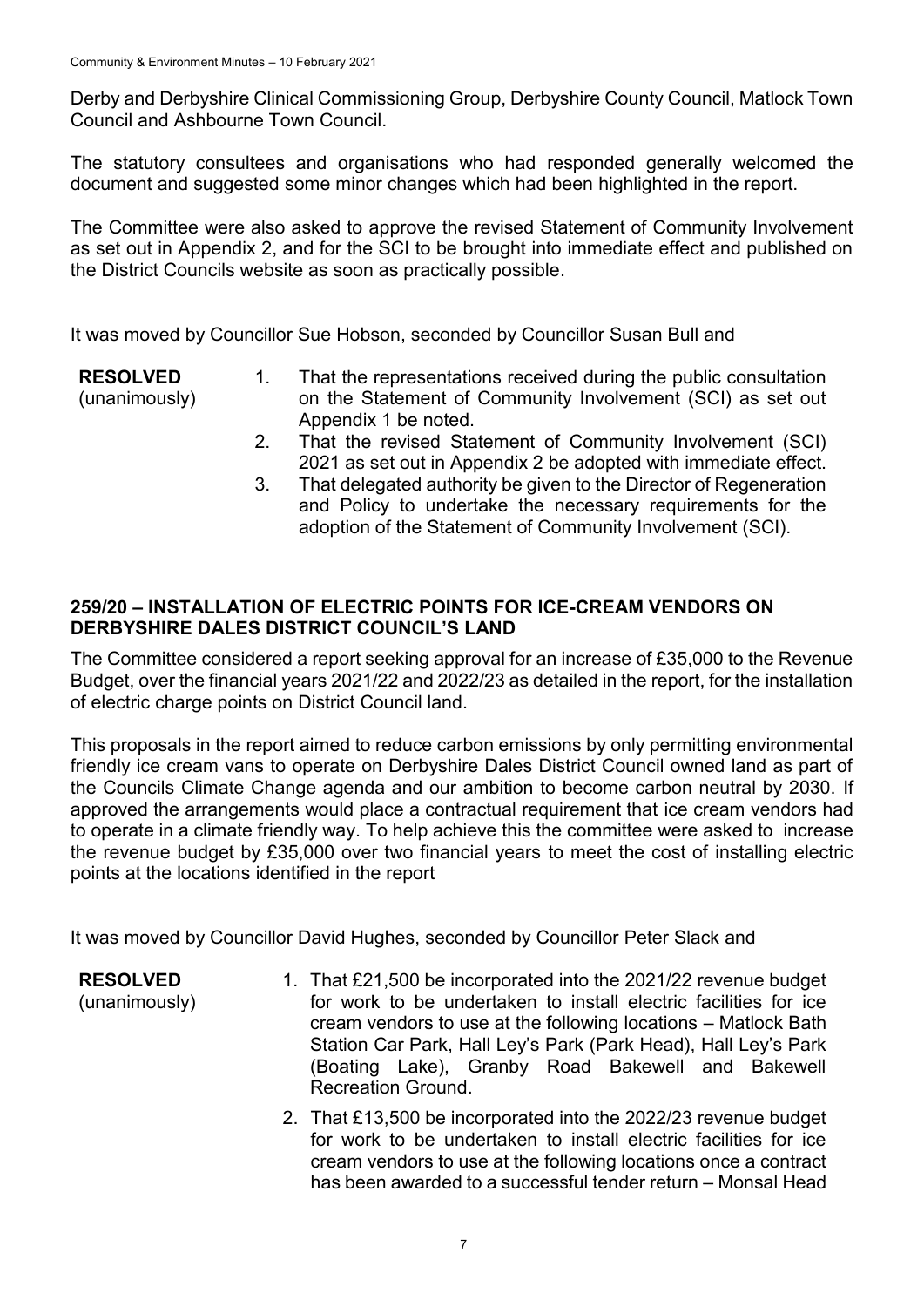(long stay car park), Derwent Garden's (Matlock Bath), Shawcroft Car Park and Artist Corner.

- 3. That for the 2021/22 season Ice Cream Vendors would be managed on an event licence for each position across the District, to be administered by the events team.
- **4.** That the schedule under paragraph 2.5 of the report which aims to have all Ice Cream Vendors operating in a more environmentally friendly way by 31 August 2023 be noted.

#### **260/20- MOVE TO CONTINUE**

It was moved by Councillor Chris Furness, seconded by Councillor Peter Slack

**RESOLVED** (unanimously) That in accordance with Procedure Rule 13, the meeting continue beyond 2½ hours to enable the business on the agenda to be concluded.

### **261/20 – LOCAL GOVERNMENT OMBUDSMAN REPORT**

The Committee considered a report setting out the findings of a Local Government Ombudsman report which found fault about the manner in which the Council had failed to respond to the complainant's concerns regarding planning enforcement.

The Director of Corporate and Customer Services introduced the report stating he had been in contact with the complainant and they were satisfied with the action recommended by the Ombudsman.

The Local Government Ombudsman has made the following recommendations after finding the Council to be at fault:-

- a) apologise to the complainant for its failure to act without undue delay;
- b) pay the complainant £250 for the disappointment, frustration and inconvenience caused by the delay;
- c) pay the complainant £150 for his time and trouble in bringing his complaint to the Ombudsman's attention;
- d) make a decision on what planning enforcement action if any was now justified and to take any action it decides is necessary without further undue delay; and
- e) keep the complainant informed of its progress in line with its published planning enforcement charter and service standards.

He informed Members the essence of the complaint arose from the absence of pace in dealing with the concerns raised by the complainant, which has prompted the referral to the Local Government Ombudsman. There has been a recognition from the services concerned that they had been slow to respond to issues and the provisions of the planning enforcement procedure and in response service standards had been reinforced with the relevant teams and officers.

Officers have accepted the findings of the Local Government Ombudsman and it is proposed that the Committee approve the recommendations.

It was moved by Councillor Gary Purdy seconded by Councillor Sue Bull and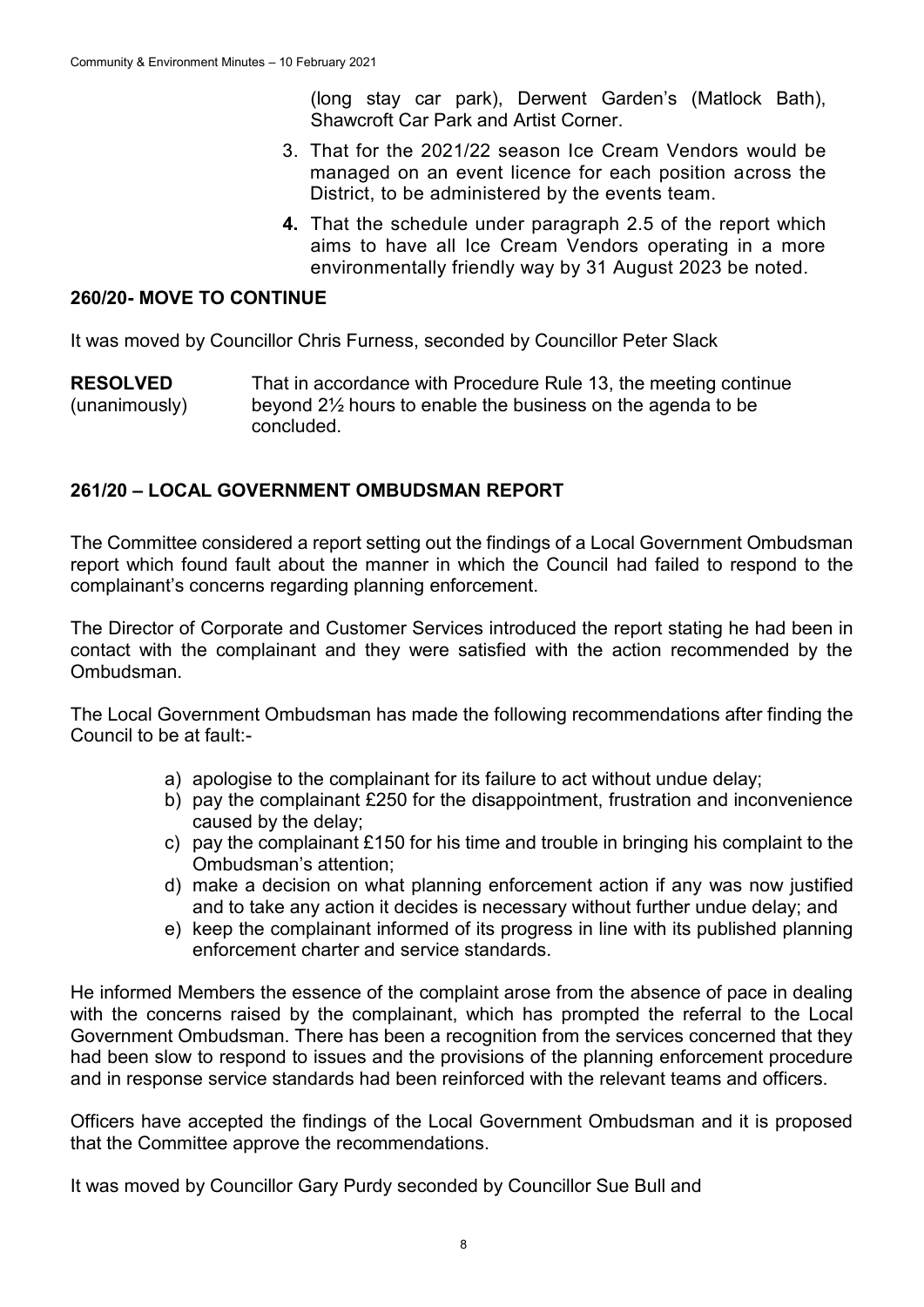| <b>RESOLVED</b> | 1. That the report be noted.                                                                                    |
|-----------------|-----------------------------------------------------------------------------------------------------------------|
| (Unanimously)   | the recommendations of the Local Government<br>2. That                                                          |
|                 | Ombudsman be endorsed with the Council agreeing to:-                                                            |
|                 | a) apologise to the complainant for its failure to act without<br>undue delay;                                  |
|                 | b) pay the complainant £250 for the disappointment,<br>frustration and inconvenience caused by the delay;       |
|                 | c) pay the complainant £150 for his time and trouble in<br>bringing his complaint to the Ombudsman's attention; |

- d) make a decision on what planning enforcement action if any is now justified and to take any action it decides is necessary without further undue delay; and
- e) keep the complainant informed of its progress in line with its published planning enforcement charter and service standards.

#### **MEETING CLOSED 20:47PM**

**CHAIRMAN**

9